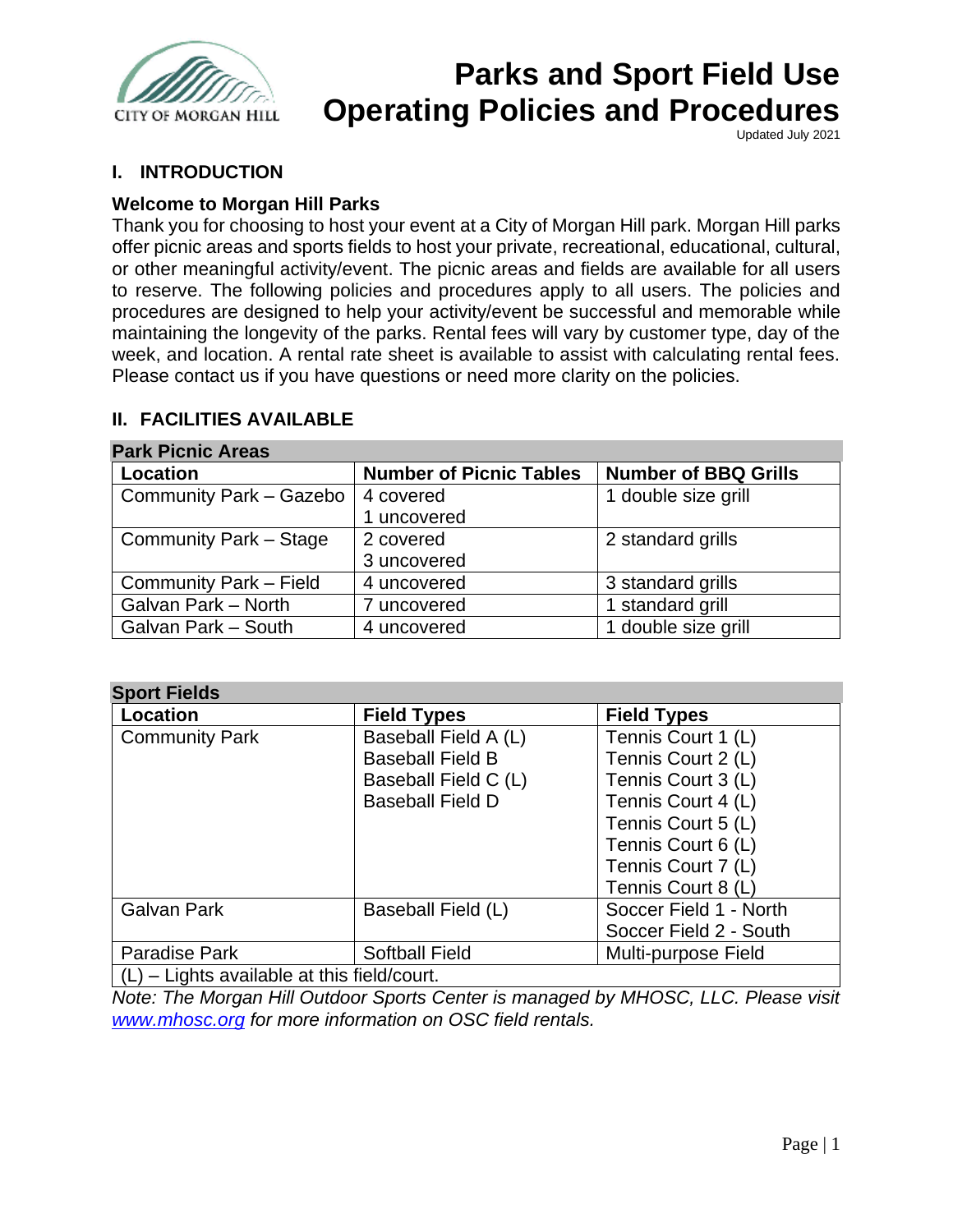

Updated July 2021

## **III. RESERVATIONS**

## **A. Park Picnic Areas**

- 1. Park Picnic Area Reservations are accepted on a first-come, first-served basis and up to 1 year (12 months) prior to the event.
- 2. Picnic areas can be booked online at [bit.ly/mhpicnicsonline.](https://bit.ly/mhpicnicsonline)
- 3. Reservations are confirmed and considered complete only after all required forms are signed, applicable insurance and permits are submitted, and applicable fees are paid. **Note:** Any event that requires a Special Event Permit (SEP) will need to obtain permit before receiving confirmation. Refer to the Special Event Permit section to determine if your reservation will require the permit.
- 4. Only one picnic area reservation is made per day at each area.
- 5. User may arrive and/or leave at any time during their paid reservation time frame.
- 6. Any picnic area or date or time not reserved becomes available for anyone to use on a first come, first served basis.
- 7. Requests to change the date are subject to availability.
- 8. Users must have their rental contract and Special Event Permit (if applicable) on the day of reservation.
- 9. For any conflicts on the day of your reservation, please leave a voicemail with the Community and Cultural Center at (408) 782-0008.

## **B. Sport Fields**

- 1. Field reservations are accepted in order of Priority Groups (outlined below).
- 2. Field reservations can be booked by submitting Sports Field and Tennis Court [Reservation Form](https://www.morgan-hill.ca.gov/DocumentCenter/View/12910/Sports-Field-and-Tennis-Court-Reservation-Form-May-2020-PDF?bidId=) to [cccinfo@morganhill.ca.gov.](mailto:cccinfo@morganhill.ca.gov)
- 3. Reservations are confirmed and considered complete only after all required forms are signed, applicable insurance and permits are submitted, and applicable fees are paid. **Note:** Any event that requires a Special Event Permit (SEP) will need to obtain permit before receiving confirmation. Refer to the Special Event Permit section to determine if your reservation will require the permit.
- 4. Requests to change the date are subject to availability.
- 5. Multiple field reservations may be made per day. Setup and takedown time should be factored into the reservation time as another customer may book the field immediately before or after.
- 6. Fields not reserved become available for anyone to use on a first come, first served basis.
- 7. Users must have their rental contract and Special Event Permit (if applicable) on the day of reservation.
- 8. For any conflicts on the day of your reservation, please leave a voicemail with the Community and Cultural Center at (408) 782-0008.

## **C. Availability**

- 1. Park Picnic Areas Users may check availability online at [bit.ly/mhpicnicsonline.](https://bit.ly/mhpicnicsonline)
- 2. Sport Fields Users may check availability online at [bit.ly/mhfieldsonline.](http://bit.ly/mhfieldsonline)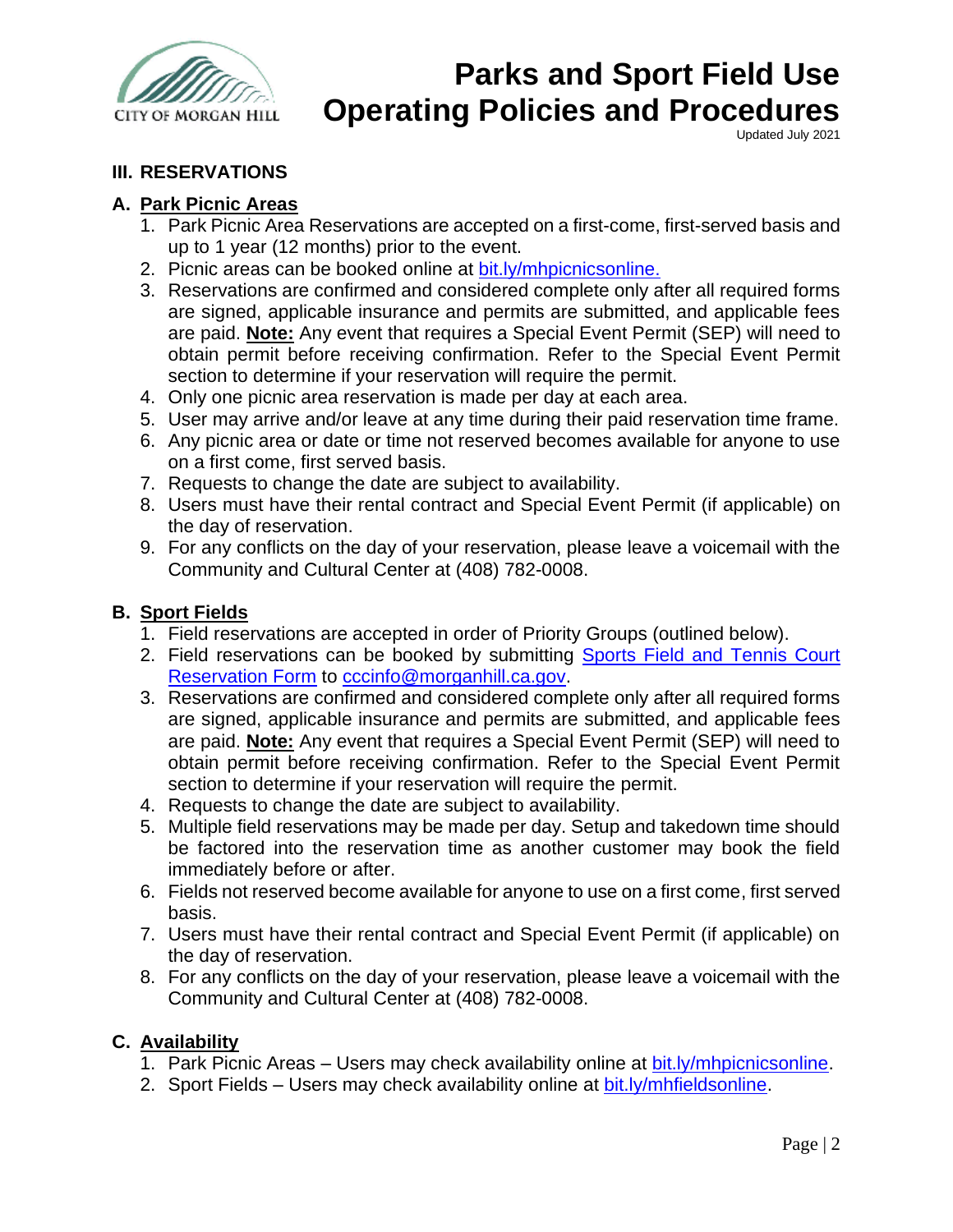

Updated July 2021

## **D. Rental Hours**

- 1. Parks are open from 6am to 10pm. Reservations will be processed:
	- a. **Park Picnic Areas**: Sunrise to Sunset (8:00am to 8:00pm).
	- b. **Sport Fields**: 8:00am to 10:00pm.
- 2. Fields with lights may be reserved until 10pm year-round.
- 3. Reservation time for fields without lights will vary with the season and depend on actual sunrise and sunset times.
- 4. Parks may be reserved outside rental hours for set-up and clean-up time with a Special Event Permit, subject to review and approval.

#### **E. Holidays**

- 1. Park Picnic Areas and Sport Fields are reservable on any day, including holidays. Field lights may not be available on City Holidays if City facilities close early or are closed.
	- a. Note: Full-time City Teammates will be unavailable on City Holidays.

#### **F. Cancellation and Refund Policy**

1. Park and Fields reservations are non-refundable.

#### **G. Inclement Weather**

- 1. Reservations that cannot be held due to inclement weather will be issued an account credit. The credit may be used for future reservations.
- 2. A written notice to the City is required within 5 business days after reservation date.

### **H.Concurrent Use Policy**

- 1. Playgrounds, restrooms, trails, and open grass areas are open public areas. These areas must remain open for public access. Reservation only grants exclusive access to the reserved picnic site tables, BBQ grill(s), or field.
- 2. The parking lots are open to all park visitors and concurrent use is common.
- 3. Restrooms and parking lot must be shared by all visitors.

#### **I. Insurance**

- 1. Any reservation with a Special Event Permit will require insurance.
- 2. Any users with 6 or more sport field reservations in the calendar year will need insurance.
- 3. Insurance may be purchased directly from the City of Morgan Hill or a third party.
- 4. Third party insurance must be approved by the City's Risk Management Office.
- 5. Insurance certificates are due no later than 30 days prior to the event. Please refer to City's insurance requirements: [bit.ly/mhinsurance.](https://bit.ly/mhinsurance)
- 6. Certificates should be issued to:
	- a. City of Morgan Hill 17575 Peak Avenue Morgan Hill CA 95037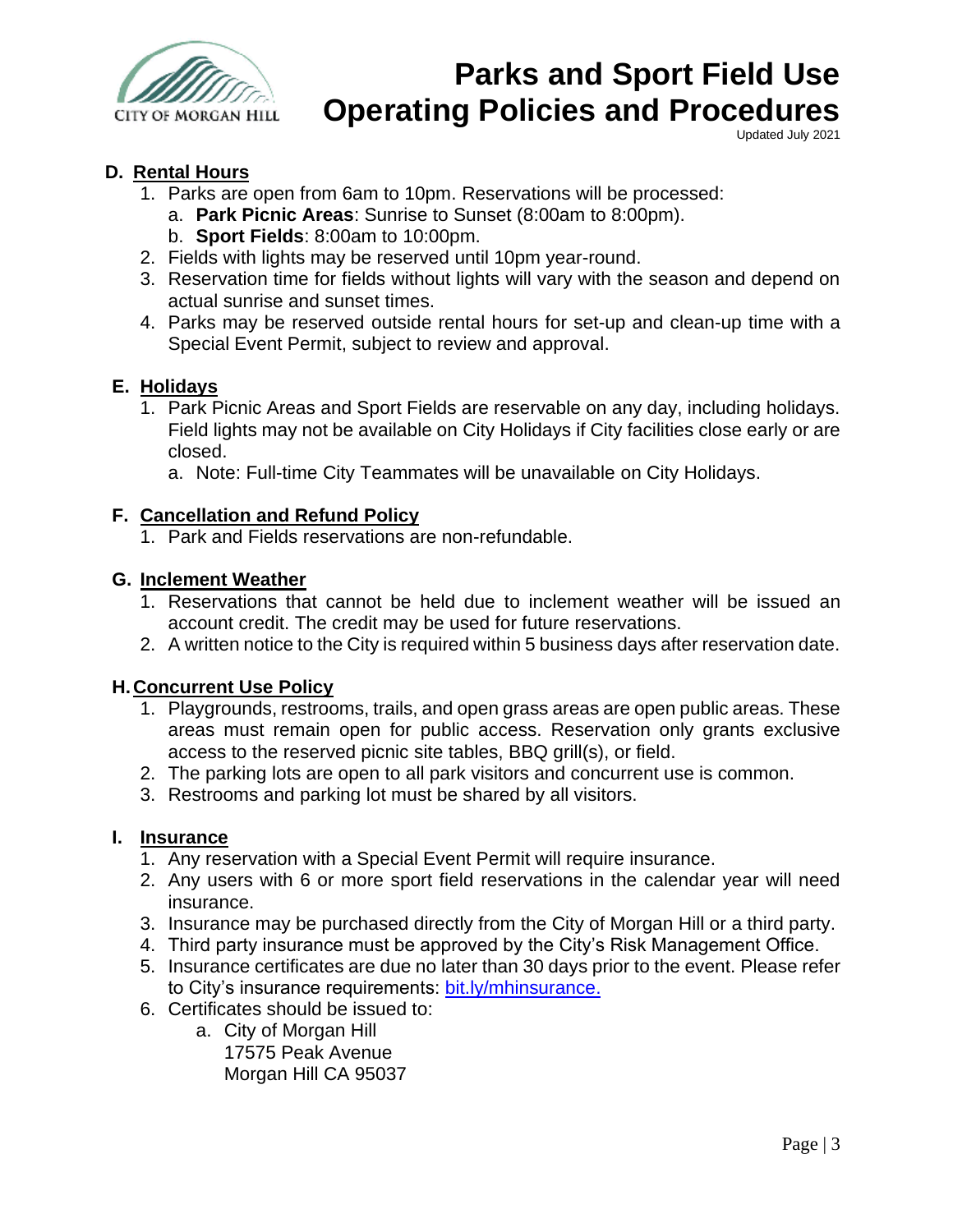

Updated July 2021

## **IV. SPECIAL EVENT PERMITS**

### **A. General Guidelines**

- 1. A special event is an event that takes place on public property within the City that meets any of the following conditions:
	- a. **Park Picnic Area**  Any Picnic reservation will require a Special Event Permit (and charged the applicable fee) if any of the following items apply:
		- (1) Entertainment e.g. band, DJ, clown, performers, etc.
		- (2) Serving Alcohol
		- (3) Charging an Entry Fee
		- (4) Amplified Sound
		- (5) 50 or more guests
		- (6) Selling Food
	- b. **Sport Fields** Any Field reservation will require a Special Event Permit (and charged the applicable fee) if any of the following items apply:
		- (1) Entertainment
		- (2) Charging an Entry Fee
		- (3) Amplified Sound
		- (4) 50 or more guests (any Tournaments with more than 50 total attendance)
		- (5) Selling Food
- 2. **Alcohol Permit Exception:** Reservations wishing to serve only alcohol at their picnic reservation WILL NOT REQUIRE a Special Event Permit or liability event insurance. The reservations WILL REQUIRE an Alcohol Permit (\$100.00). The Alcohol Permit can be purchased and obtained through the online reservation checkout process while completing the reservation.

### **B. Application**

- 1. Special Event Permit application is due at least 60 days prior to event date.
- 2. Applications are due to the City Teammate listed on Park Reservation form or Sports Field and Tennis Court Reservation form.
- 3. The application can be found at [bit.ly/mhspecialevents.](https://bit.ly/mhspecialevents)
- 4. Special Event Permit must be issued by City of Morgan Hill to authorize the event. Without the Special Event Permit, the event may not have any of the items listed above.

### **C. Amplified Sound**

- 1. The use of amplified sound is subject to City Ordinance noise restrictions and generally should not be played at a level which disrupts other customers or neighbors.
- 2. Morgan Hill Municipal Code (MHMC §12.16.020) requires amplified sound to end at 10pm.
- 3. A Special Event Permit is required to receive approval of amplified sound.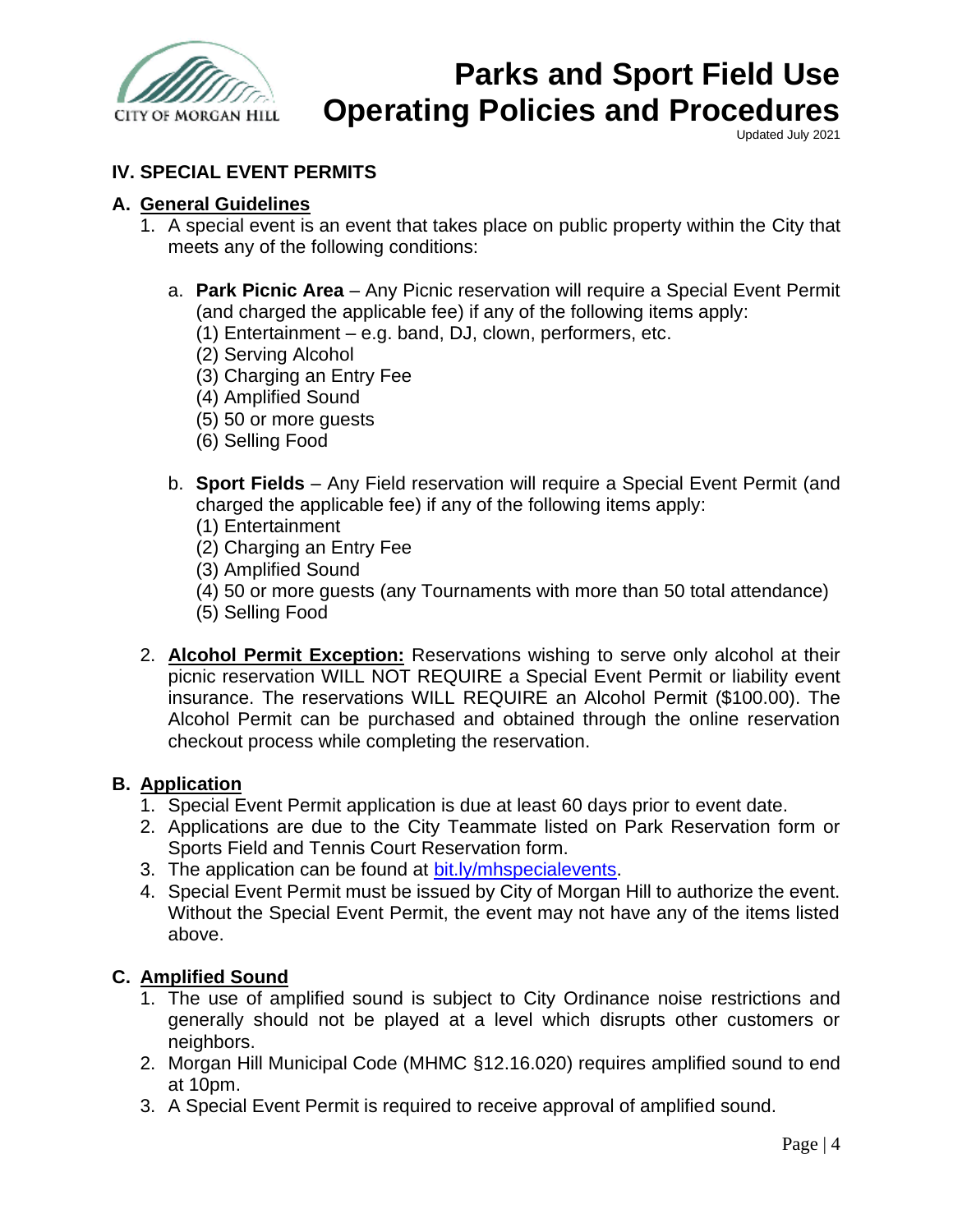

Updated July 2021

- 4. Amplified sound is defined as equipment intended to make sound louder and reachable to a large audience. Examples of amplified sound include: DJ, live band, sound systems, or public address system.
- 5. The following equipment is not considered amplified sound: personal and small Radio/CD/MP3 music player, acoustic instruments, and small portable rechargeable speakers (including Bluetooth variations).

## **V. GENERAL PARK RULES AND REGULATIONS**

## **A. Restrooms**

- 1. Restrooms are only available at Community Park and Galvan Park.
- 2. Restroom locks are programmed on a timer to open 6:00am 10:00pm daily.

## **B. Alcohol and Smoking**

- 1. CITY ORDINANCE: Alcohol is prohibited in all parks and fields unless an Alcohol Permit or Special Event Permit have been issued.
- 2. Alcohol must stay at picnic areas if permitted by Alcohol Permit or Special Event Permit.
- 3. Alcoholic beverages are forbidden on any athletic field, tennis courts, bleachers, sidelines, parking lots, or playground areas. \*Note: Alcoholic beverages are allowed at picnic sites located next to fields with Alcohol Permit or Special Event Permit.
- 4. A picnic reservation only serving alcoholic beverages and issued an Alcohol Permit will NOT require liability insurance. Events needing a Special Event Permit are required to liability event insurance. Liability insurance can be obtained through the City and will require an additional fee.
- 5. If you are selling alcohol, having a fundraiser, or selling tickets that include the price of an alcoholic drink; the customer must obtain an ABC permit. For more information visit: [https://www.abc.ca.gov/licensing/license-forms/form-abc-221](https://www.abc.ca.gov/licensing/license-forms/form-abc-221-instructions/) [instructions/.](https://www.abc.ca.gov/licensing/license-forms/form-abc-221-instructions/)
- 6. Visitors shall not engage in smoking activities. Smoking means engaging in an act that generates smoke, such as through igniting/lighting a: pipe, hookah pipe, cigar, cigarette of any kind, or electronic cigarette. The term "smoke" includes, but is not limited to, tobacco smoke, electronic cigarette vapors, and marijuana smoke.

## **C. Food**

- 1. BBQ grills are not allowed near playgrounds, fields, or block any walkways.
- 2. User may use the BBQ Grills at reserved picnic site. Only charcoal or wood may be used to fuel grill fires.
- 3. User must safely extinguish fire after use.
- 4. User may bring in their own food or have food delivered.
- 5. User may hire a food truck to cater event. Food truck must have valid and proper permits to operate. Food truck must set up in parking lot. Fire Extinguishers must be present within food truck. Note: Food truck may not sell food to other visitors.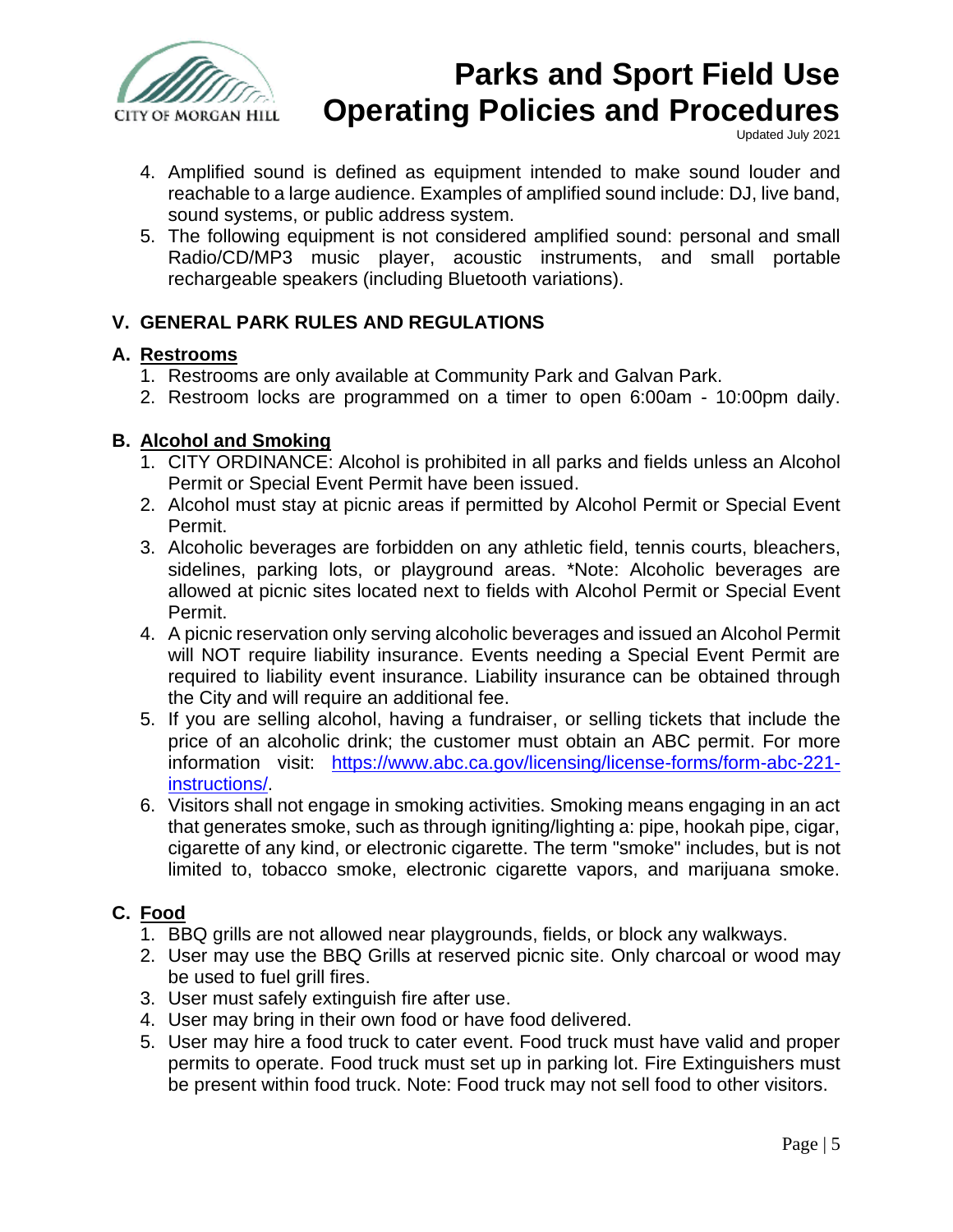

Updated July 2021

6. If a user is selling food, having a fundraiser, or selling tickets that include the price of food, user must obtain a Temporary Food Facility Permit from the County of Santa Clara Department of Environmental Health. For more information visit: [https://www.sccgov.org/sites/cpd/programs/TE/Pages/home.aspx.](https://www.sccgov.org/sites/cpd/programs/TE/Pages/home.aspx)

## **D. Decorations/Banners**

- 1. Decorations/Banners may not be affixed, staked stapled, taped, nailed, or tacked to the columns, walls, trees, grass, or park amenities.
- 2. The use of the following materials is not allowed: rice, birdseed, glitter, sand, hay, rocks, rock salt, confetti, or wax**.**

## **E. Cleaning Responsibilities**

- 1. Picnic areas are public facilities. City teammates are dispatched every morning to restock restrooms and remove trash from picnic areas.
- 2. Customer responsibilities:
	- a. Bring your own additional trash bags as park receptacles may fill.
	- b. Return the picnic/field to its original condition, including properly disposing of all decorations and trash.
	- c. Securely close all bags and leave next to trash cans.
- 3. For park maintenance issues on weekends between 7:00am 3:00pm, please call 408-426-0881.

### **F. Bounce Houses**

- 1. Bounce Houses are allowed through Approved Vendor ONLY.
- 2. Electricity is not available. User must secure a generator to use bounce house.
- 3. Bounce houses must not block any walkways.

### **G. Power/Electricity**

1. Electrical outlets are NOT available at the picnic areas or fields.

## **H. Animals**

1. Animals (including performing animals, birds, petting zoos, pony rides, etc.) are not allowed except for certified service animals or dogs on a leash.

## **VI. SPORT FIELDS RULES AND REGULATIONS**

## **A. Priority Groups**

The City reserves the right to preempt or revoke contracts (if previously issued) for any reason if the City or YMCA require the field at the same time. When such action is necessary, the City will give users as much advance notice as possible.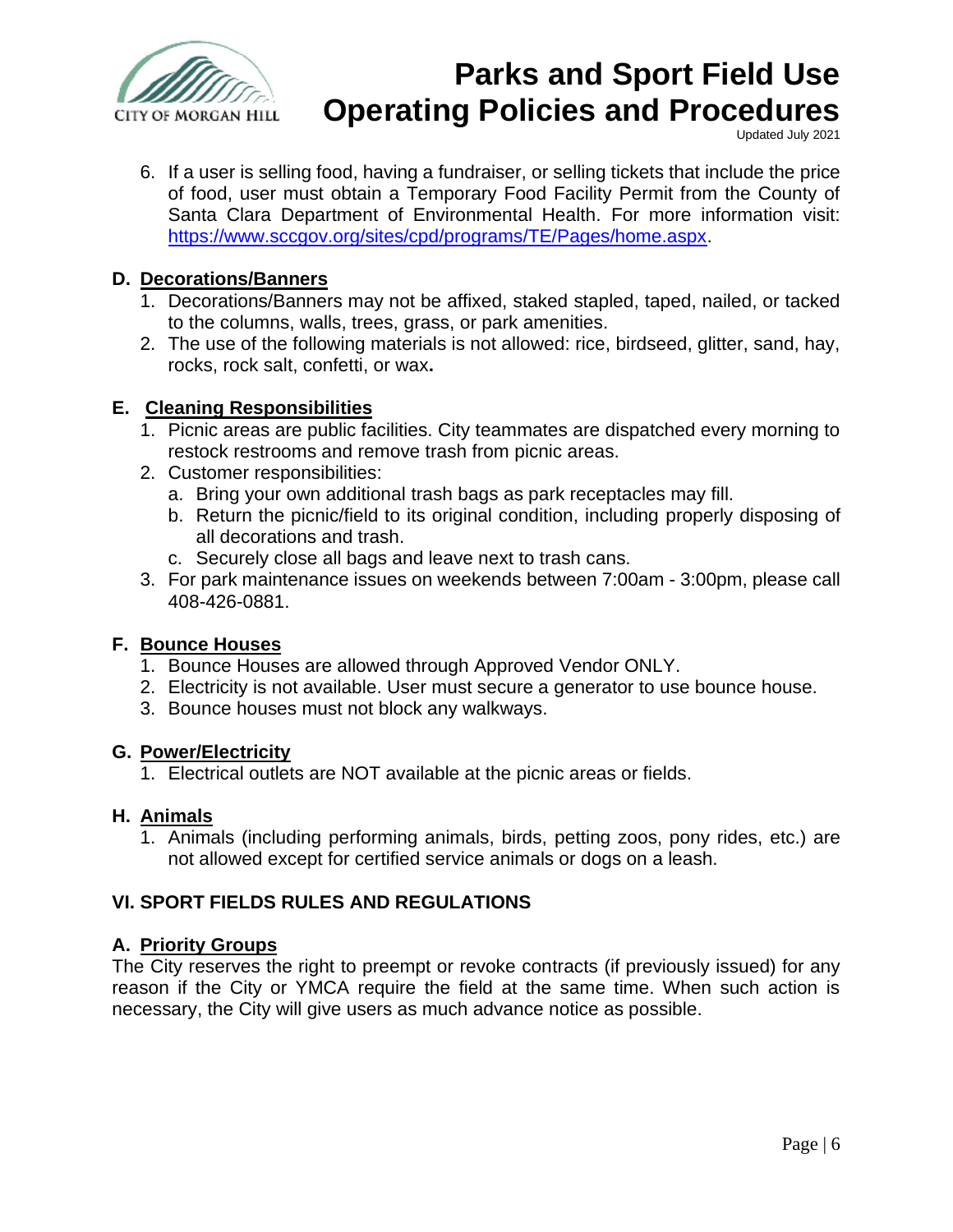

Updated July 2021

## **Priority I**: City Programs and Partner Organizations

The City has one designated Partner Organization per sport. Partners are selected by the Parks and Recreation Commission (PRC) according to the number of residents served, historic delivery of services, and commitment to providing both recreational and competitive athletic opportunities. Each Partner Organization is required to meet the following criteria:

- 1. Maintain a valid IRS 501(c)(3)
- 2. Morgan Hill headquartered
- 3. Minimum of sixty percent (60%) of the organization's participants residing in Morgan Hill

The City's Parks and Recreation Commission designated these Partner Organizations:

| City Partner(s):       | <b>YMCA and Morgan Hill Tennis Club</b>   |
|------------------------|-------------------------------------------|
| <b>Youth Baseball:</b> | Morgan Hill Pony Baseball                 |
| <b>Youth Football:</b> | Morgan Hill Pop Warner Football           |
| <b>Youth Softball:</b> | Morgan Hill Spirit & Pride Girls Softball |
| Youth Soccer:          | <b>Orchard Valley Youth Soccer</b>        |

### **Priority II:** Morgan Hill Unified School District-

1. School teams must demonstrate district fields are not available.

### **Priority III**: Resident, Non-profit, Youth Organizations

To qualify for this priority:

- 1. Organization must be a youth-based organization
- 2. Submit the organization's IRS 501(c)(3)
- 3. Morgan Hill headquartered
- 4. Minimum sixty percent (60%) of the organization's participants reside in Morgan Hill.

### **Priority IV**: Resident, Non-profit Team

To qualify for this priority:

- 1. Minimum of sixty percent (60%) of the team's roster must reside in Morgan Hill
- 2. The team is not affiliated with any organization in the above priority groups.

### **Priority V**: Other

1. All other customers that do not meet the requirements of the above priority groups.

## **B. Priority Resident, Non-Profit Status Requirements**

To maintain resident, non-profit status, organizations must certify that sixty percent (60%) of participants reside in Morgan Hill city limits. As verification, organizations must have up-to-date rosters on file with the City, copy of the IRS 501(c)(3) articles of incorporation, and IRS exemption letter (or equivalent) showing the exempt status and the organization headquarters.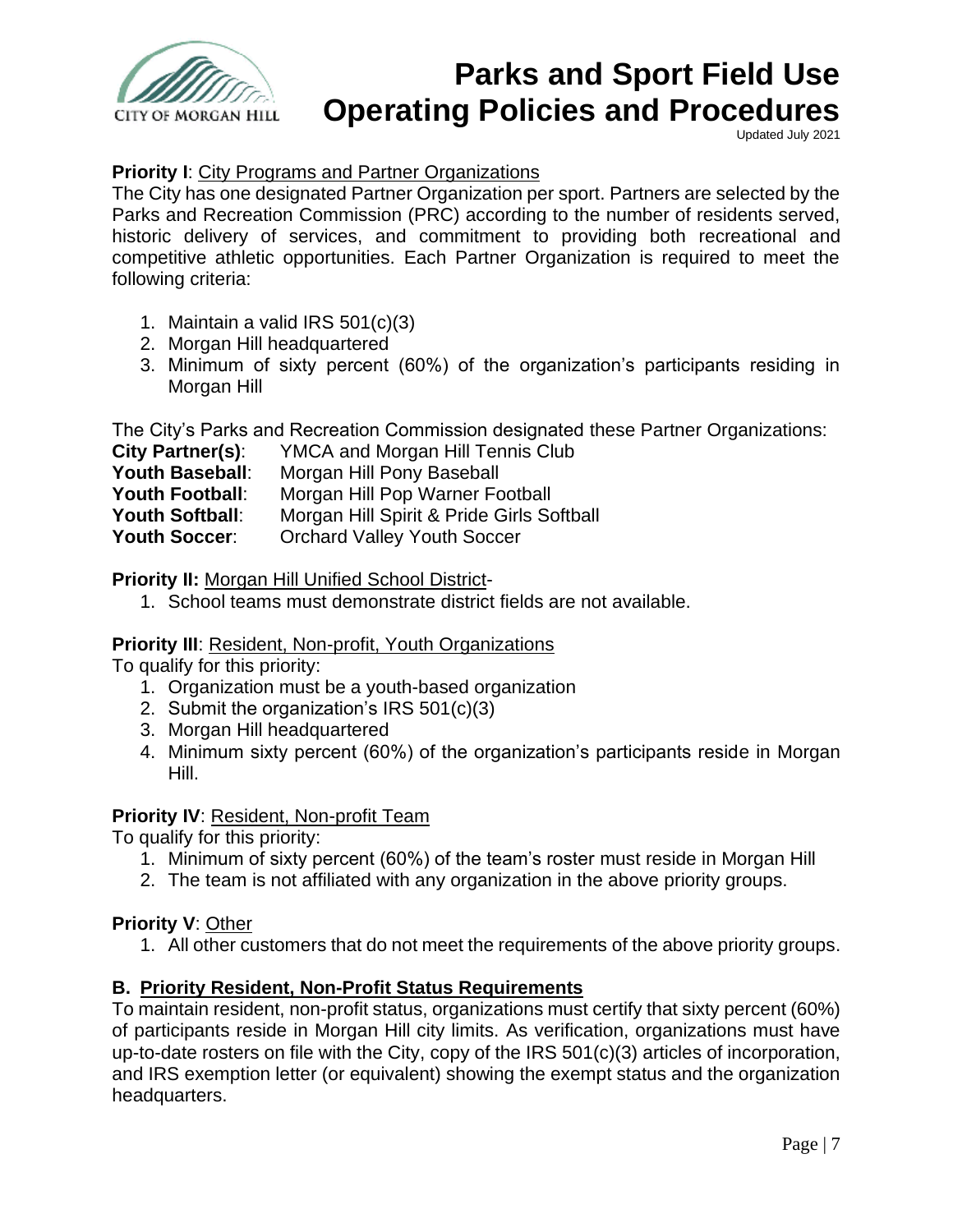

Updated July 2021

*In addition, priority users must also agree to the following*:

- 1. Make available to the City upon request any other documentation deemed necessary to determine participant residency.
- 2. Group must provide a certification program for all coaches who are the head coach/manager for each team. The certification program must be recognized by the National Recreation and Parks Association or endorsed by the state or national organization which governs the group.
- 3. Groups must provide written reports and documentation as requested by the City for reporting purposes, excluding privileged, confidential, proprietary and financial records.
- 4. Each group shall appoint two authorized contacts to be the agents for the organization in all communications with the City regarding facility scheduling. The authorized contacts are responsible to inform the organization's board members, coaches, and committee chairs of all policies, procedures, and conditions of use.
- 5. Priority Groups may not assign their reserved time to other groups. Any such action may result in the termination of the group's priority standing the following year.

## **C. Reservation Timeline**

The following schedule outlines the due dates for field use requests to be submitted. Groups that do not submit their requests by the due date will lose priority scheduling for that season. Late submissions will have their requests reviewed on a first come, first served basis after priority bookings have been completed.

Games, Practices, Clinics, and Camps (Weekdays Only)

| <b>Priority I-IV</b> |                            |
|----------------------|----------------------------|
| <b>Request Due</b>   | Season                     |
| November 1           | January 1 through June 30  |
| May 1                | July 1 through December 31 |

|                      | Tournaments and Large Events (Weekends Only) |
|----------------------|----------------------------------------------|
| <b>Priority I-IV</b> |                                              |
| <b>Request Due</b>   | Season                                       |
| December 1           | January 1 through December 31                |

Priority V

Accepted the day after above deadlines.

### **D. Schedule Changes and Holds Policy**

- 1. Priority Groups shall not reserve fields that they do not intend to use.
- 2. Once a rental contract is provided, users must submit written notification to the City of any changes to date(s), time(s), or cancellation at least 7 days prior to the event date.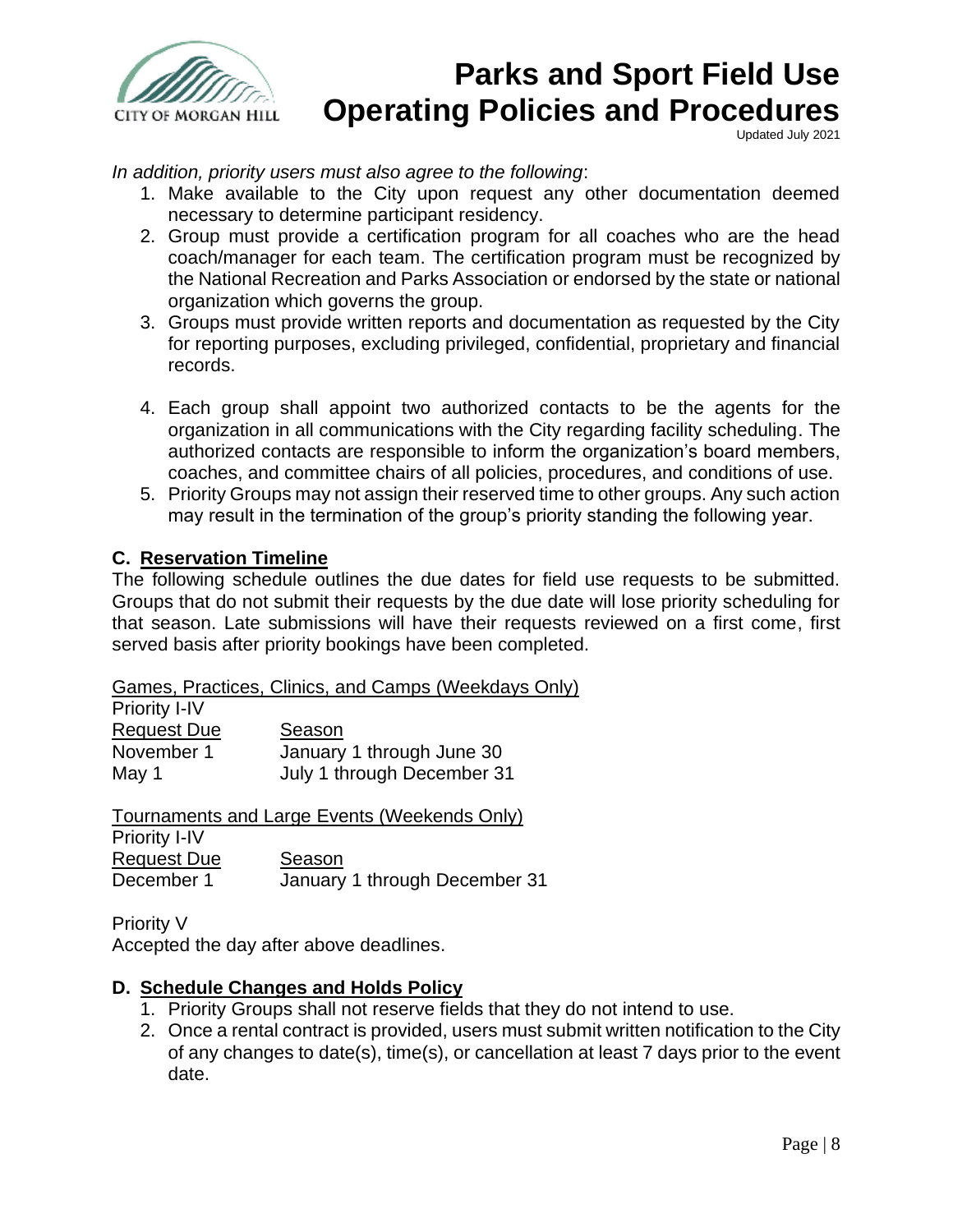

Updated July 2021

- 3. Users that fail to provide written notice with at least 7 days will not be refunded or allowed to change reservation.
- 4. Priority Groups will not be allowed to "hold" dates or book dates for other users.
- 5. The City will monitor how frequently users are submitting cancellations and requesting changes.
- 6. The City may revoke the user(s) priority schedule rating if user is found to be holding dates for other users or intentionally blocking dates from other users.

### **E. Payments**

- 1. Priority Groups I-IV payment is due within two weeks of receiving the facility contract.
- 2. Priority Group V payment is due at the time of reservation.

## **F. Non-Recurring User**

1. Field reservations for casual uses by **Morgan Hill residents ONLY and 5 or less uses per calendar year** will not require general liability insurance.

## **G. Field Use Rules**

- 1. A copy of the contract must be available for inspection when an organization is using the field.
- 2. Alcoholic beverages are not allowed; violation will result in contract cancellation and fees will not be returned. \*Note: Alcoholic beverages are allowed at picnic sites located next to fields with Special Event Permit (refer to earlier section).
- 3. User shall not litter, soil, or defile the field, restrooms, or other park areas.
- 4. Users and visitors shall not enter an area posted as "closed to the public" or "field closed".
- 5. Users shall not remove any City postings or signs.
- 6. Users shall not participate in riotous, threatening, or indecent conduct.
- 7. Use of portable lights is not allowed.
- 8. Use of metal cleats is not allowed.

### **H. Maintenance**

- 1. User is responsible for the condition of the field and equipment during the event, as well as the actions of any visitors attending event.
- 2. User is responsible for the reserved area being free of trash or debris caused by their group's usage.
- 3. User is responsible for the lining of fields with acceptable field lining chalk or paint.
- 4. The use of the requested field is allowed only for the purposes specified on the rental contract.
- 5. Canopies, umbrellas, or other equipment that require "staking" are not allowed.
- 6. Motorized vehicles for the preparation of athletic fields or other activities are not permitted.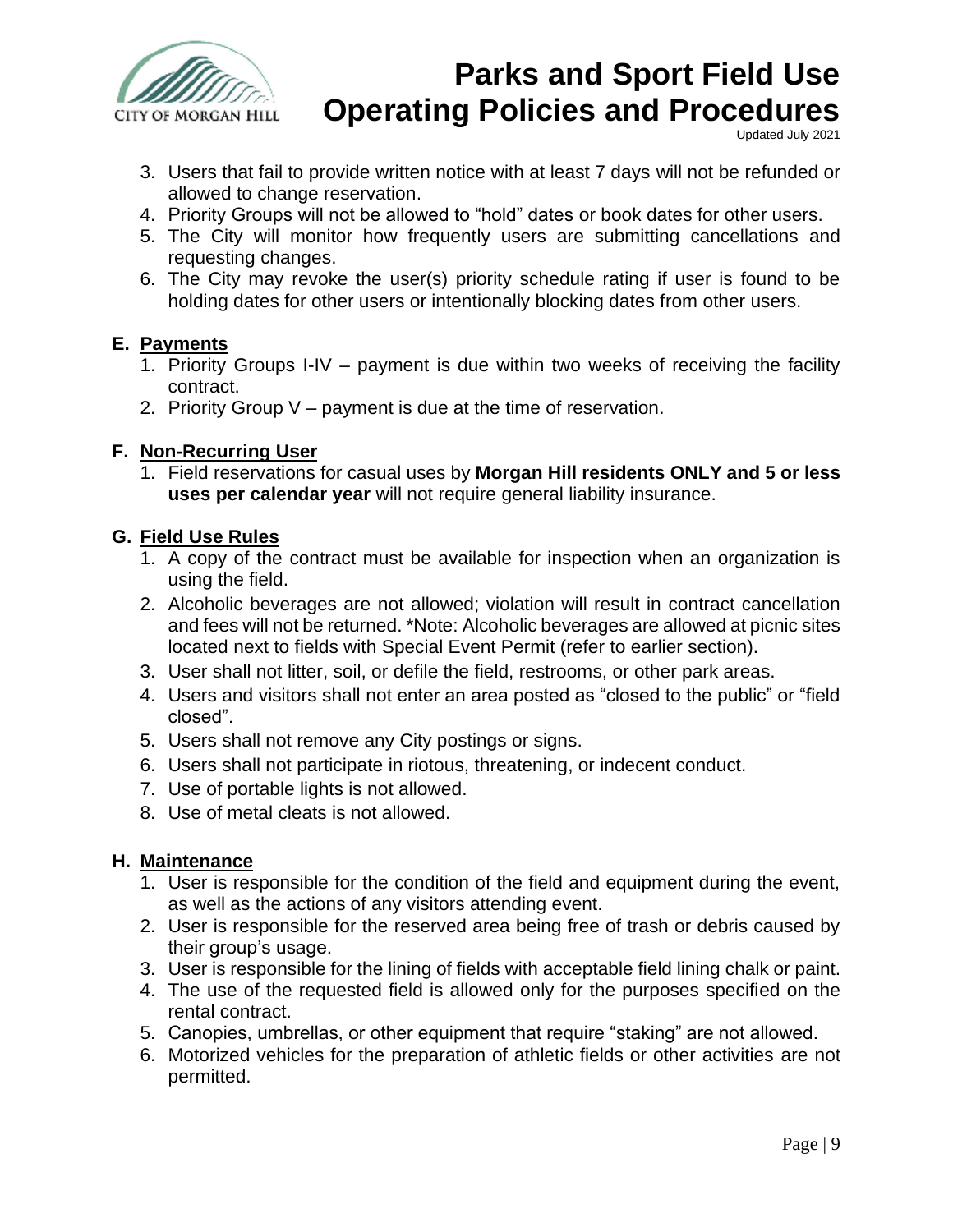

Updated July 2021

## **I. Equipment**

- 1. Users must bring their own equipment for each reservation. The City does not provide game equipment – e.g. baseball diamond bases, goal posts, nets, etc.
- 2. Users are responsible for equipment setup and teardown (e.g., bases, goals).

## **J. Lights**

- 1. Users must pay and request the use of lights at least 24 hours before activity.
- 2. Users renting fields with lights are responsible for proper use of lights by turning on/off lights if key is provided or contacting appropriate City teammate.
- 3. Lights will not be turned on unless payment is received.
- 4. Community Park Lights will be turned on by CRC Manager on Duty.
- 5. Users will be issued key to turn on Galvan Park field lights.

### **K. Concession Stand**

1. Please contact Events Coordinator at 408-782-0008 for additional information. County Health Permits are required to operate concession stand during event.

#### **VII. OTHER INFORMATION**

#### **A. Prohibited Activities**

- 1. Vehicles are not allowed on the grass, decomposed granite, or walking trails even for unloading supplies.
- 2. Visitors may not block or interfere with roads, walkways, trails, restrooms, signs, driveways, or park amenities during use, including unloading, picking up or dropping off participants.
- 3. Visitors shall not attach any rope, wire or other contrivance to any tree or plant.
- 4. Visitors shall not use, carry, or possess firearms of any description, or air rifles, spring guns, bows and arrows, slings, or any other forms of weapons potentially dangerous to wildlife or human safety.
- 5. Visitors shall not dump, deposit, or leave any bottles, broken glass, ashes, paper, boxes, cans, refuse or trash on the grounds. Such items shall be placed in the proper receptacles where these are provided.
- 6. Visitors shall not bring, possess or set off, or otherwise cause to explode or discharge or burn, any firecrackers, torpedoes, rockets, or other fireworks or explosives of flammable material.
- 7. Visitors shall not use powered model airplanes, drones, watercraft, or rockets.
- 8. Visitors shall not feed nondomestic animals any food, including breads, seeds, nuts or other foods as many cause unintentional harm, illness, or death.
- 9. Visitors shall not engage in unruly conduct such as profane language or fighting.
- 10.Visitors shall not engage in non-tennis related activities on the tennis courts, such as playing soccer, riding bicycles or scooters, skateboarding, roller blading, or dog training.
- 11.Visitors shall not use bicycles, scooters, or skateboards in playground areas.